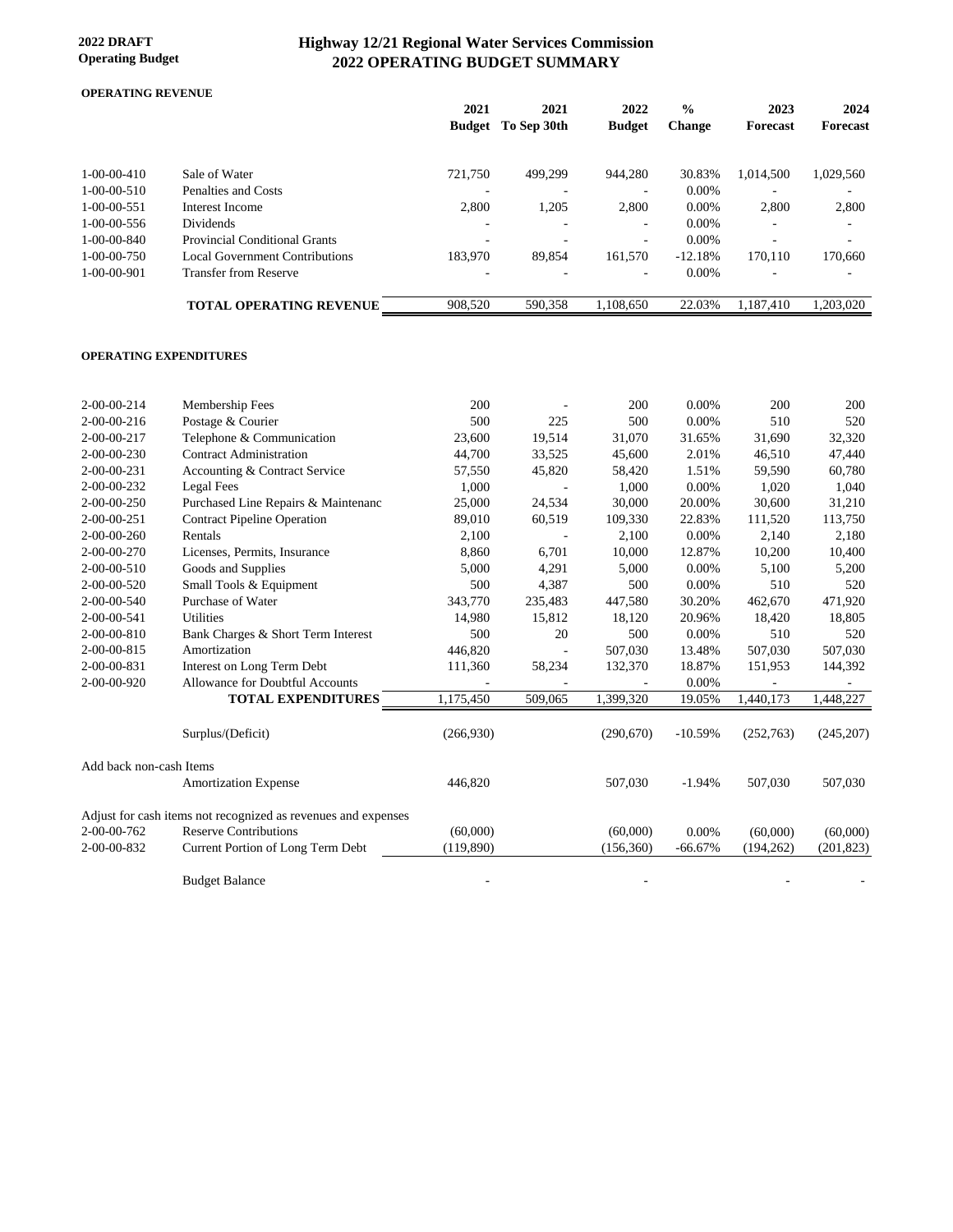#### 1-00-00-410 **SALE OF WATER**

Sale of water by the commission to member municipalties

Historical Consumption in cubic meters

|                                    |                   | 2017           | 2018     | 2019           | 2020     | 2021           |
|------------------------------------|-------------------|----------------|----------|----------------|----------|----------------|
|                                    |                   |                |          |                |          | As of Sep 30th |
| Village of Alix                    |                   | 98,195         | 56,639   | 58,365         | 47,767   | 41,861         |
| Village of Clive                   |                   | $\overline{0}$ | $\Omega$ | $\mathbf{0}$   | $\Omega$ | $\mathbf{0}$   |
| Village of Edberg                  |                   | $\theta$       | $\Omega$ | $\overline{0}$ | $\Omega$ | $\theta$       |
| <b>Hamlet of Ferintosh</b>         |                   | 19,264         | 15,004   | 12,387         | 12,348   | 8.716          |
| Hamlet of Mirror                   |                   | 36,815         | 37,941   | 37,829         | 36,596   | 30,227         |
| <b>Hamlet of Duhamel</b>           |                   | 1,750          | 1,781    | 1,800          | 2,078    | 1,715          |
| Hamlet of New Norway               |                   | 22,766         | 20,390   | 19,311         | 19,046   | 14,376         |
| Town of Bashaw                     |                   | $\mathbf{0}$   | 87,750   | 92,587         | 89,172   | 78,084         |
| Silver Creek Golf                  |                   | $\overline{0}$ | $\Omega$ | $\Omega$       | $\Omega$ | $\overline{0}$ |
| <b>Camrose County Fill Station</b> |                   | 3,454          | 8,143    | 8,819          | 8,604    | 10,353         |
| Total                              |                   | 182,244        | 227,648  | 231,099        | 215,610  | 185,332        |
| 2022                               | <b>Estimate</b>   |                | Rate     |                |          | <b>Total</b>   |
|                                    | <b>Cu. Meters</b> |                |          |                |          |                |
| Village of Alix                    | 51,000            |                | 3.049    |                |          | 155,500        |
| Village of Clive                   | 62,500            |                | 3.049    |                |          | 190,560        |
| Village of Edberg                  | 7,500             |                | 3.049    |                |          | 22,870         |
| <b>Hamlet of Ferintosh</b>         | 12,700            |                | 3.049    |                |          | 38,720         |
| Hamlet of Mirror                   | 40,000            |                | 3.049    |                |          | 121,960        |
| <b>Hamlet of Duhamel</b>           | 1,950             |                | 3.049    |                |          | 5,950          |
| Hamlet of New Norway               | 18,800            |                | 3.049    |                |          | 57,320         |
| Town of Bashaw                     | 100,000           |                | 3.049    |                |          | 304,900        |
| Silver Creek Golf                  | 2,650             |                | 3.049    |                |          | 8,080          |
| <b>Camrose County Fill Station</b> | 12,600            |                | 3.049    |                |          | 38,420         |
| Total                              | 309,700           |                |          |                |          |                |

944,280

- 100 minutes

#### 1-00-00-510 **PENALTIES AND COSTS**

Penalties charged on overdue Accounts Receivable Invoices Penalties charged at a rate of 2%

| 2017 | 0             |
|------|---------------|
| 2018 | 0             |
| 2019 | 0             |
| 2020 | 0             |
| 2021 | 0 to Sep 30th |
|      |               |

2022 Estimate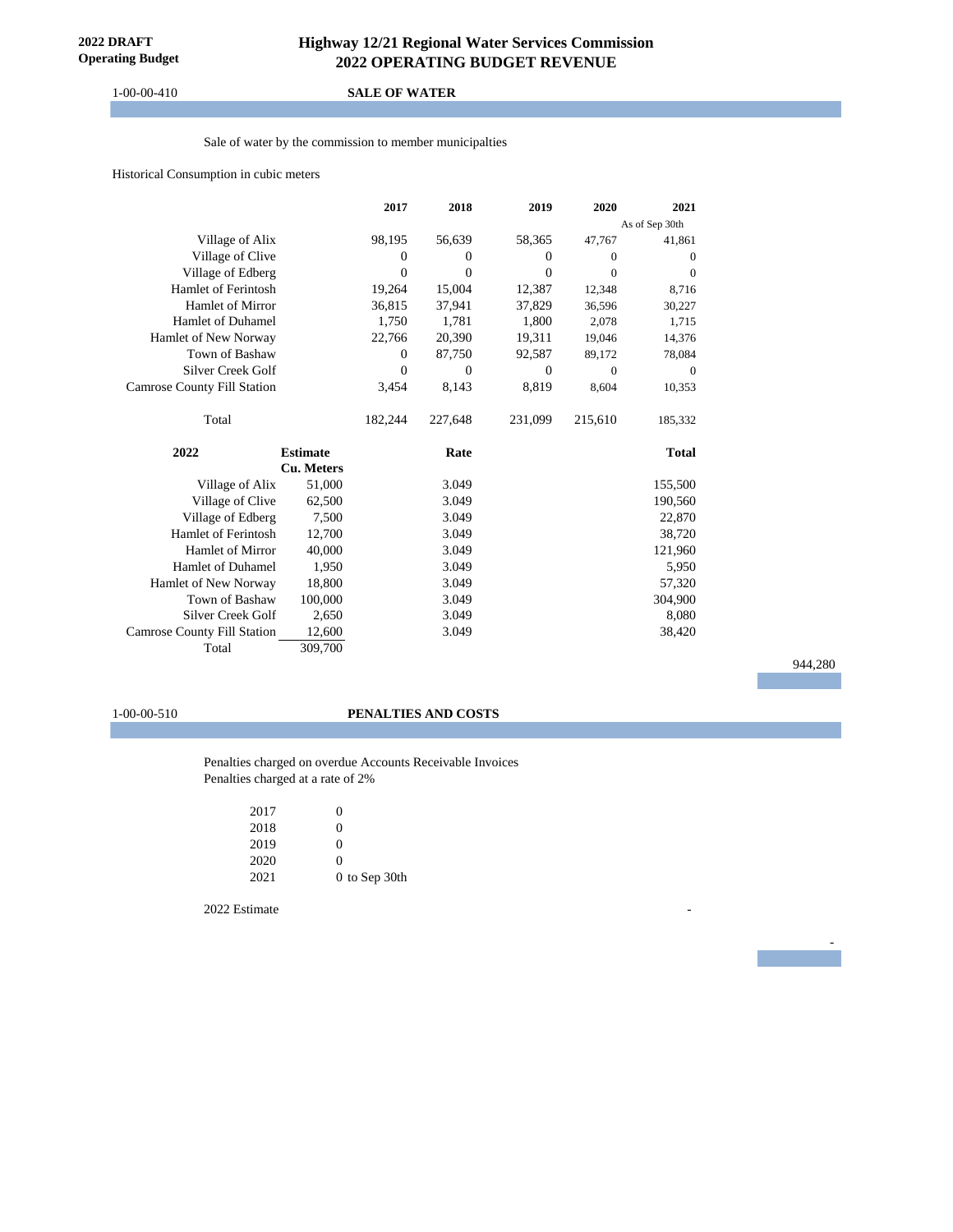| <b>2022 DRAFT</b><br><b>Operating Budget</b> |                       |                                                                                                                 | Highway 12/21 Regional Water Services Commission<br>2022 OPERATING BUDGET REVENUE |       |       |
|----------------------------------------------|-----------------------|-----------------------------------------------------------------------------------------------------------------|-----------------------------------------------------------------------------------|-------|-------|
| $1 - 00 - 00 - 551$                          |                       | <b>INTEREST INCOME</b>                                                                                          |                                                                                   |       |       |
|                                              |                       |                                                                                                                 |                                                                                   |       |       |
|                                              |                       | Interest paid to the general account at a rate of prime minus 2.5%<br>Net of interest paid to capital projects. |                                                                                   |       |       |
|                                              | 2017                  | 1,220                                                                                                           |                                                                                   |       |       |
|                                              | 2018                  | 1,318                                                                                                           |                                                                                   |       |       |
|                                              | 2019                  | 3,653                                                                                                           |                                                                                   |       |       |
|                                              | 2020                  | 2,552                                                                                                           |                                                                                   |       |       |
|                                              | 2021                  | 1,205 to Sep 30th                                                                                               |                                                                                   |       |       |
|                                              | 2022 Estimate         |                                                                                                                 |                                                                                   | 2,800 |       |
|                                              |                       |                                                                                                                 |                                                                                   |       | 2,800 |
|                                              |                       |                                                                                                                 |                                                                                   |       |       |
| 1-00-00-556                                  |                       | <b>DIVIDENDS</b>                                                                                                |                                                                                   |       |       |
|                                              |                       |                                                                                                                 |                                                                                   |       |       |
|                                              | <b>AAMDC</b> Dividend |                                                                                                                 |                                                                                   |       |       |
|                                              | 2017                  | 19                                                                                                              |                                                                                   |       |       |
|                                              | 2018                  | $\boldsymbol{0}$                                                                                                |                                                                                   |       |       |
|                                              | 2019                  | 29                                                                                                              |                                                                                   |       |       |
|                                              | 2020                  | $\mathbf{0}$                                                                                                    |                                                                                   |       |       |
|                                              | 2021                  | 0 to Sep 30th                                                                                                   |                                                                                   |       |       |
|                                              | 2022 Estimate         |                                                                                                                 |                                                                                   |       |       |
|                                              |                       |                                                                                                                 |                                                                                   |       |       |
|                                              |                       |                                                                                                                 |                                                                                   |       |       |
| 1-00-00-840                                  |                       |                                                                                                                 | PROVINCIAL CONDITIONAL GRANTS                                                     |       |       |

-

Provincial operating grants

| 2017 | 0             |
|------|---------------|
| 2018 | 0             |
| 2019 | 0             |
| 2020 | 0             |
| 2021 | 0 to Sep 30th |

2022 No Grants Anticipated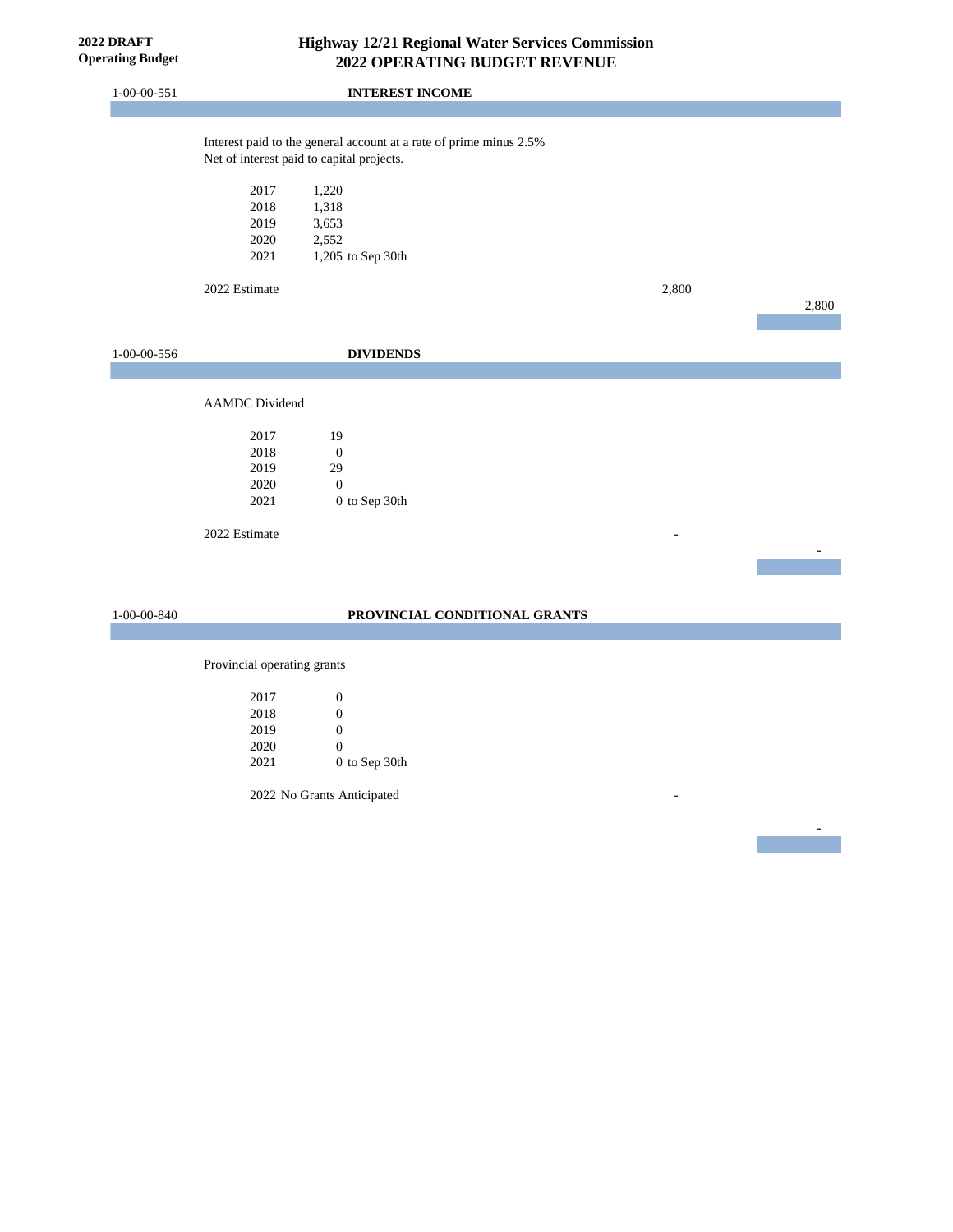#### 1-00-00-750 **LOCAL GOVERNMENT CONTRIBUTIONS**

#### Participating municipalities contribution to debenture debt reduction and contribution to Operating Reserve

| Debenture #4000616 Annual Repayment |        | \$133,742.18 |                       |
|-------------------------------------|--------|--------------|-----------------------|
| Debenture #4000830 Annual Repayment |        | \$25,807.10  |                       |
| Debenture #4001869 Annual Repayment |        | \$24,660.84  |                       |
| Debenture #4002563 Annual Repayment |        | \$47,039.28  |                       |
| Debenture #NEW Annual Repayment     |        | \$57,482.98  |                       |
| 2022 Debenture costs                |        | \$288,732.38 |                       |
| Village of Alix                     | 28.20% | 81,423       |                       |
| Town of Bashaw                      | 10.75% | 31,039       |                       |
| Lacombe County                      | 15.66% | 45,215       | 45,215                |
| Hamlet of Mirror                    | 6.47%  | 18,681       |                       |
| Village of Clive                    | 7.70%  | 22,232       | 3,705 Less ten months |
| Village of Edberg                   | 2.62%  | 7,565        | 1,261 Less ten months |
| Hamlet of Ferintosh                 | 3.07%  | 8,864        |                       |
| Hamlet of New Norway                | 5.10%  | 14,725       |                       |
| Hamlet of Duhamel                   | 0.64%  | 1,848        |                       |
| Camrose County Water Rate           | 0.17%  | 491          |                       |
| Camrose County                      | 19.62% | 56,649       | 56,649                |
|                                     |        | 288,732      | 106,831<br>106,831    |
| <b>Operating Reserve</b>            |        | 60,000       |                       |
| Village of Alix                     | 28.20% | 16,920       |                       |
| Town of Bashaw                      | 10.75% | 6,450        |                       |
| Lacombe County                      | 15.66% | 9,396        | 9,396                 |
| Hamlet of Mirror                    | 6.47%  | 3,882        |                       |
| Village of Clive                    | 7.70%  | 4,620        | 770 Less ten months   |
| Village of Edberg                   | 2.62%  | 1,572        | 262 Less ten months   |
| Hamlet of Ferintosh                 | 3.07%  | 1,842        |                       |
| Hamlet of New Norway                | 5.10%  | 3,060        |                       |
| <b>Hamlet of Duhamel</b>            | 0.64%  | 384          |                       |
| <b>Camrose County Water Rate</b>    | 0.17%  | 102          |                       |
| Camrose County                      | 19.62% | 11,772       | 11,772                |
|                                     |        | 60,000       | 22,200<br>22.200      |

#### **Participating municipalities contribution to administrative and board costs**

| 2022 Estimated costs attributed to the Board of Directors | 113,020                                                                               |                |          |
|-----------------------------------------------------------|---------------------------------------------------------------------------------------|----------------|----------|
| Number of members                                         | 6                                                                                     |                |          |
| Cost per member                                           | 18.837                                                                                | $\mathbf{x}$ 0 | $\Omega$ |
| Village of Clive Portion of \$18,352 less ten onths       |                                                                                       |                | 3.139    |
| Village of Edberg Portion of \$18,352 less ten months     |                                                                                       |                | 3.139    |
| Lacombe County Portion of \$18,352 less Mirror            |                                                                                       |                | 13.333   |
|                                                           | Camrose County Portion of \$18,352 less Duhamel, New Norway, Ferintosh & fill station |                | 12.923   |
|                                                           |                                                                                       |                |          |

Note\* The Town of Bashaw, Village of Alix, two months for Village of Clive, two months for Village of Edberg and the Hamlets of Mirror, New Norway, Ferintosh and Duhamel contribution to board costs, debt reduction and operating reserve contribution included in the rate for sale of water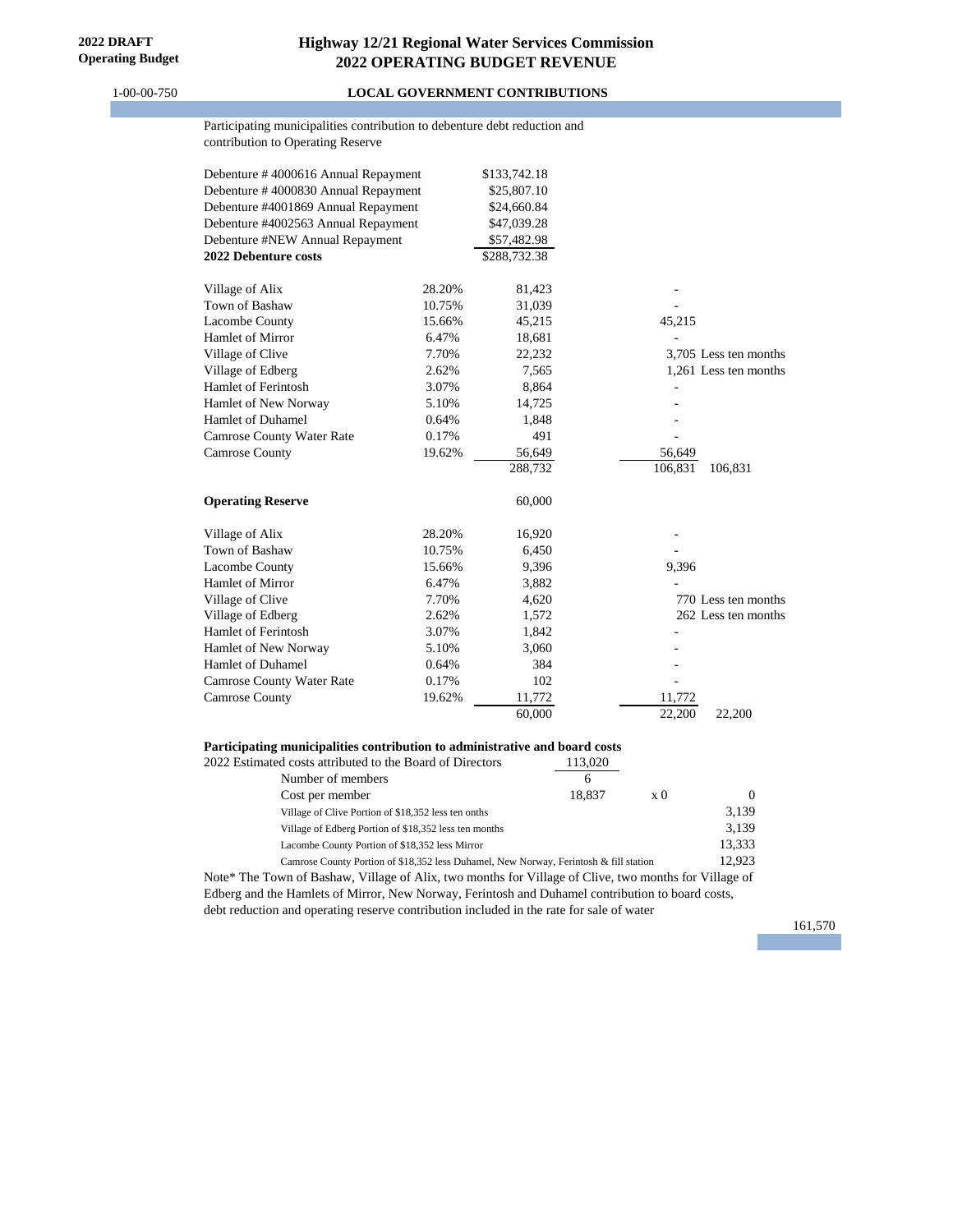-

#### 1-00-00-901 **TRANSFER FROM RESERVE**

#### Transfers from Reserve

| 2017 | 0             |
|------|---------------|
| 2018 | 21,759        |
| 2019 | 0             |
| 2020 | 51,462        |
| 2021 | 0 to Sep 30th |

2022 Estimate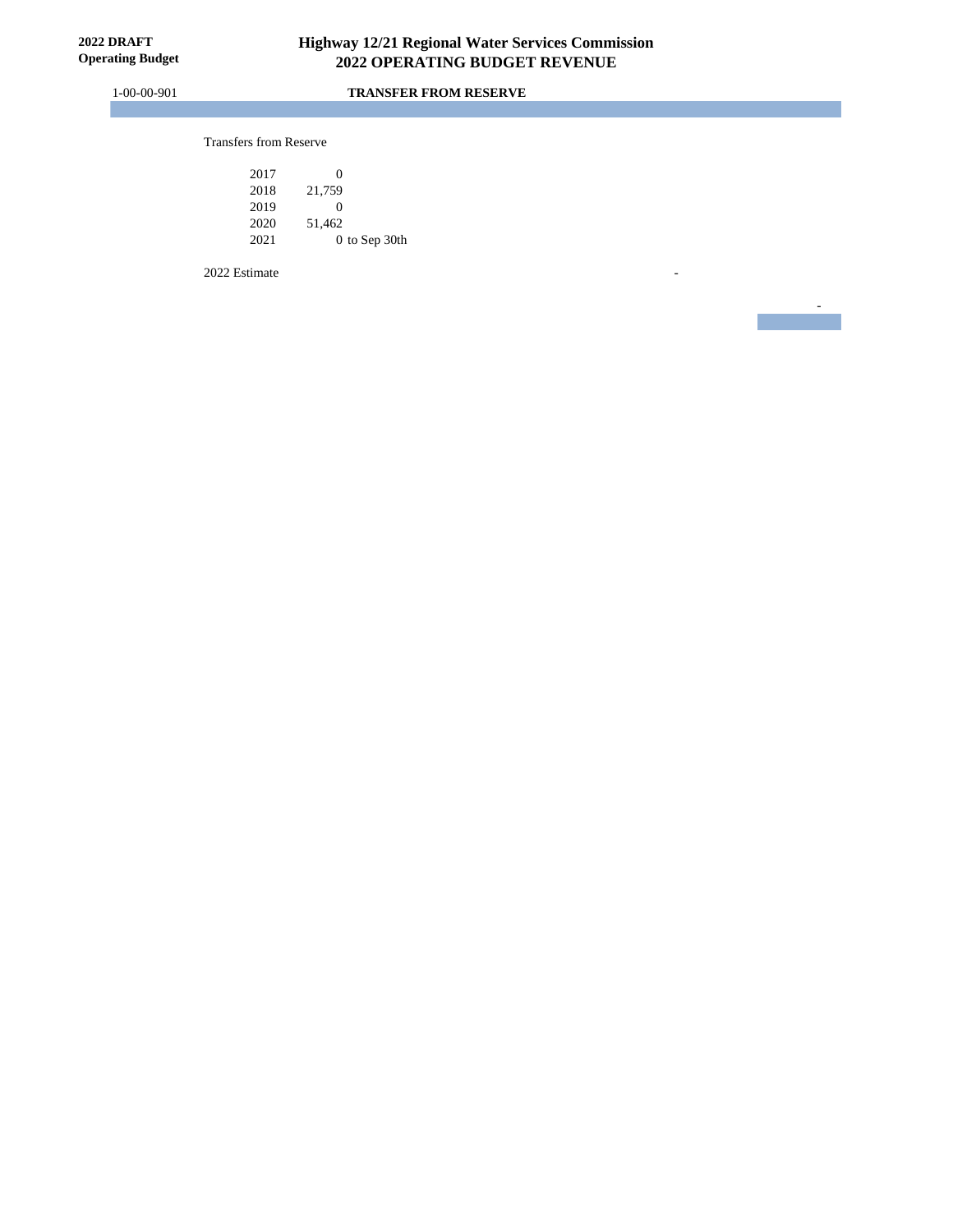| <b>Operating Budget</b> |                                                                                                                                                                                                   |               | 2022 OPERATING BUDGET EXPENSES |               |                      |      |        |
|-------------------------|---------------------------------------------------------------------------------------------------------------------------------------------------------------------------------------------------|---------------|--------------------------------|---------------|----------------------|------|--------|
| 2-00-00-214             | <b>MEMBERSHIP FEES</b>                                                                                                                                                                            |               |                                |               |                      |      |        |
|                         | 2017                                                                                                                                                                                              | 2018          | 2019                           | 2020          | 2021                 | 2022 |        |
|                         | <b>Actual</b>                                                                                                                                                                                     | <b>Actual</b> | Actual                         | <b>Actual</b> | to Sep 30th Estimate |      |        |
| Membership in RMA       | 195                                                                                                                                                                                               | 183           | 165                            | 195           | $\boldsymbol{0}$     | 200  |        |
|                         |                                                                                                                                                                                                   |               |                                |               |                      |      |        |
|                         |                                                                                                                                                                                                   |               |                                |               |                      |      |        |
|                         |                                                                                                                                                                                                   |               |                                |               |                      |      | 200    |
| 2-00-00-216             | <b>POSTAGE &amp; COURIER</b>                                                                                                                                                                      |               |                                |               |                      |      |        |
|                         |                                                                                                                                                                                                   |               |                                |               |                      |      |        |
|                         | Reimbursement to Lacombe County for postage & courier relative<br>to the administration of the financial records of the Commission<br>Courier and freight charges to ship supplies from suppliers |               |                                |               |                      |      |        |
| 2017                    | 509                                                                                                                                                                                               |               |                                |               |                      |      |        |
| 2018                    | 278                                                                                                                                                                                               |               |                                |               |                      |      |        |
| 2019<br>2020            | 331                                                                                                                                                                                               |               |                                |               |                      |      |        |
| 2021                    | 300<br>225 to Sep 30th                                                                                                                                                                            |               |                                |               |                      |      |        |
| 2022 Estimate           |                                                                                                                                                                                                   |               |                                |               | 500                  |      |        |
|                         |                                                                                                                                                                                                   |               |                                |               |                      |      | 500    |
| 2-00-00-217             | TELEPHONE & COMMUNICATION                                                                                                                                                                         |               |                                |               |                      |      |        |
| Data Costs              |                                                                                                                                                                                                   |               |                                |               |                      |      |        |
| 2017                    | 19,468                                                                                                                                                                                            |               |                                |               |                      |      |        |
| 2018                    | 22,458                                                                                                                                                                                            |               |                                |               |                      |      |        |
| 2019                    | 23,585                                                                                                                                                                                            |               |                                |               |                      |      |        |
| 2020<br>$2021\,$        | 27,493<br>19,514 to Sep 30th                                                                                                                                                                      |               |                                |               |                      |      |        |
|                         |                                                                                                                                                                                                   |               |                                |               |                      |      |        |
|                         | 2022 Estimate - Data Costs for Line Operations                                                                                                                                                    |               |                                |               | 31,070               |      | 31,070 |
|                         |                                                                                                                                                                                                   |               |                                |               |                      |      |        |
|                         |                                                                                                                                                                                                   |               |                                |               |                      |      |        |
|                         |                                                                                                                                                                                                   |               |                                |               |                      |      |        |
|                         |                                                                                                                                                                                                   |               |                                |               |                      |      |        |
|                         |                                                                                                                                                                                                   |               |                                |               |                      |      |        |

**2022 DRAFT**

# **Highway 12/21 Regional Water Services Commission**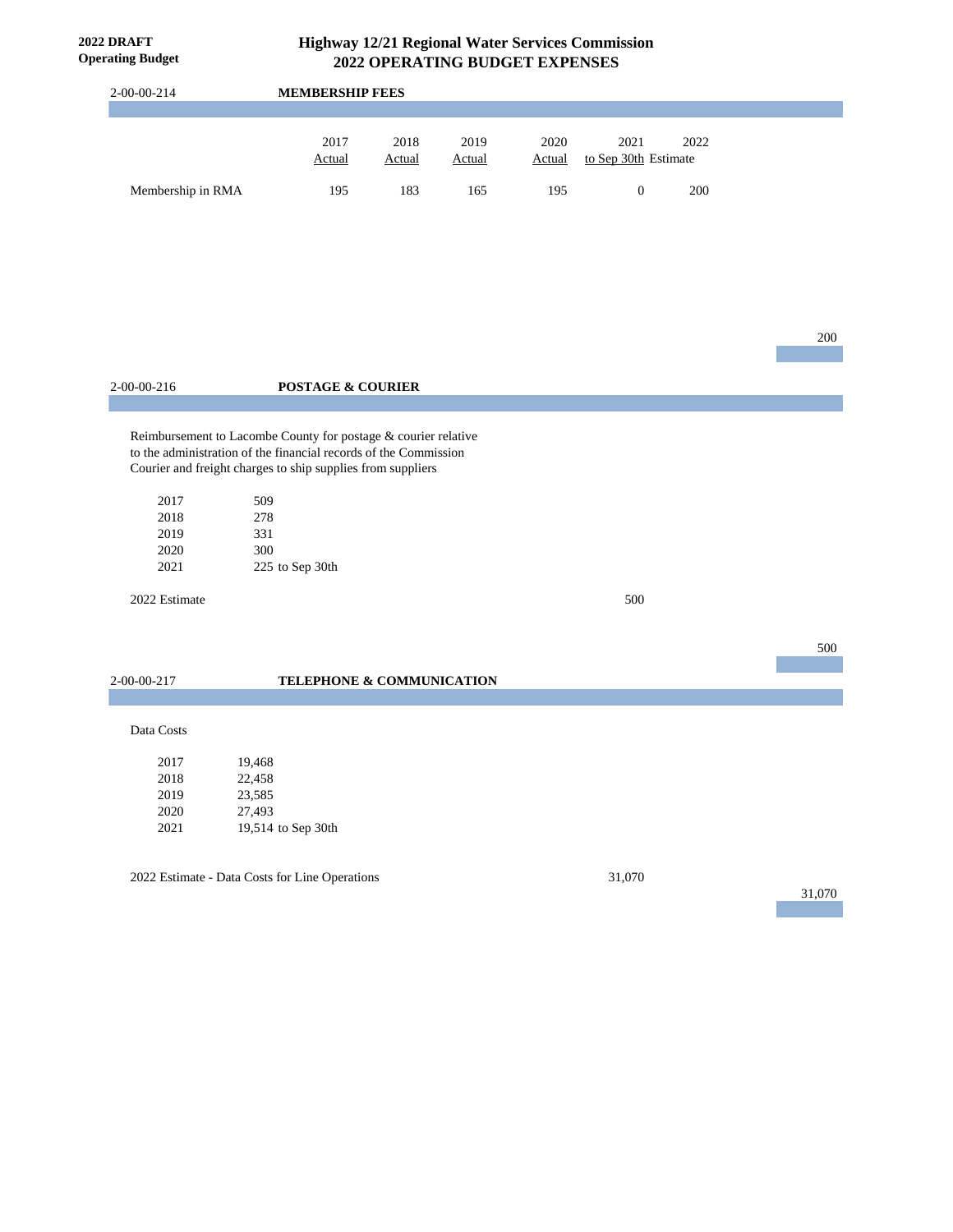2-00-00-230 **CONTRACT ADMINISTRATION**

Management of the Water Commission on a sub-contract basis.

| 2017 | 42,000             |
|------|--------------------|
| 2018 | 42,900             |
| 2019 | 43,800             |
| 2020 | 44,700             |
| 2021 | 33,525 to Sep 30th |

2022 Estimate 45,600

45,600

#### 2-00-00-231 **ACCOUNTING & CONTRACT SERVICE**

|                                      |                          |        |        | to Sep 30th |        |                          |
|--------------------------------------|--------------------------|--------|--------|-------------|--------|--------------------------|
|                                      | 2017                     | 2018   | 2019   | 2020        | 2021   | 2022                     |
| Accounting & Administration services | 40,300                   | 41,260 | 42,080 | 42,930      | 32.198 | 44,100                   |
| <b>Audit Fees</b>                    | 9,593                    | 6,042  | 10,229 | 10,536      | 10,547 | 10,550                   |
| Sage - Financial Software            | 960                      | 1.496  | 2,369  | 2,181       | 2,886  | 2,500                    |
| AB One Call                          | 738                      | 753    | 240    | 102         | 189    | 1,000                    |
| <b>Computer Maintenance</b>          | 269                      | ۰      | ۰      |             | -      | 270                      |
| <b>Business Plan Review</b>          | ۰                        | ٠      | ۰      | -           | -      | $\overline{\phantom{0}}$ |
| Other                                | $\overline{\phantom{a}}$ | 229    | -      |             |        | ۰                        |
|                                      | 51.860                   | 49.780 | 54.918 | 55,750      | 45,820 | 58,420                   |

58,420

2-00-00-232 **PROFESSIONAL - LEGAL**

Costs relative to services provided by the legal profession

| 2017 | 0             |
|------|---------------|
| 2018 | 0             |
| 2019 | 0             |
| 2020 | 554           |
| 2021 | 0 to Sep 30th |

2022 Estimate 1,000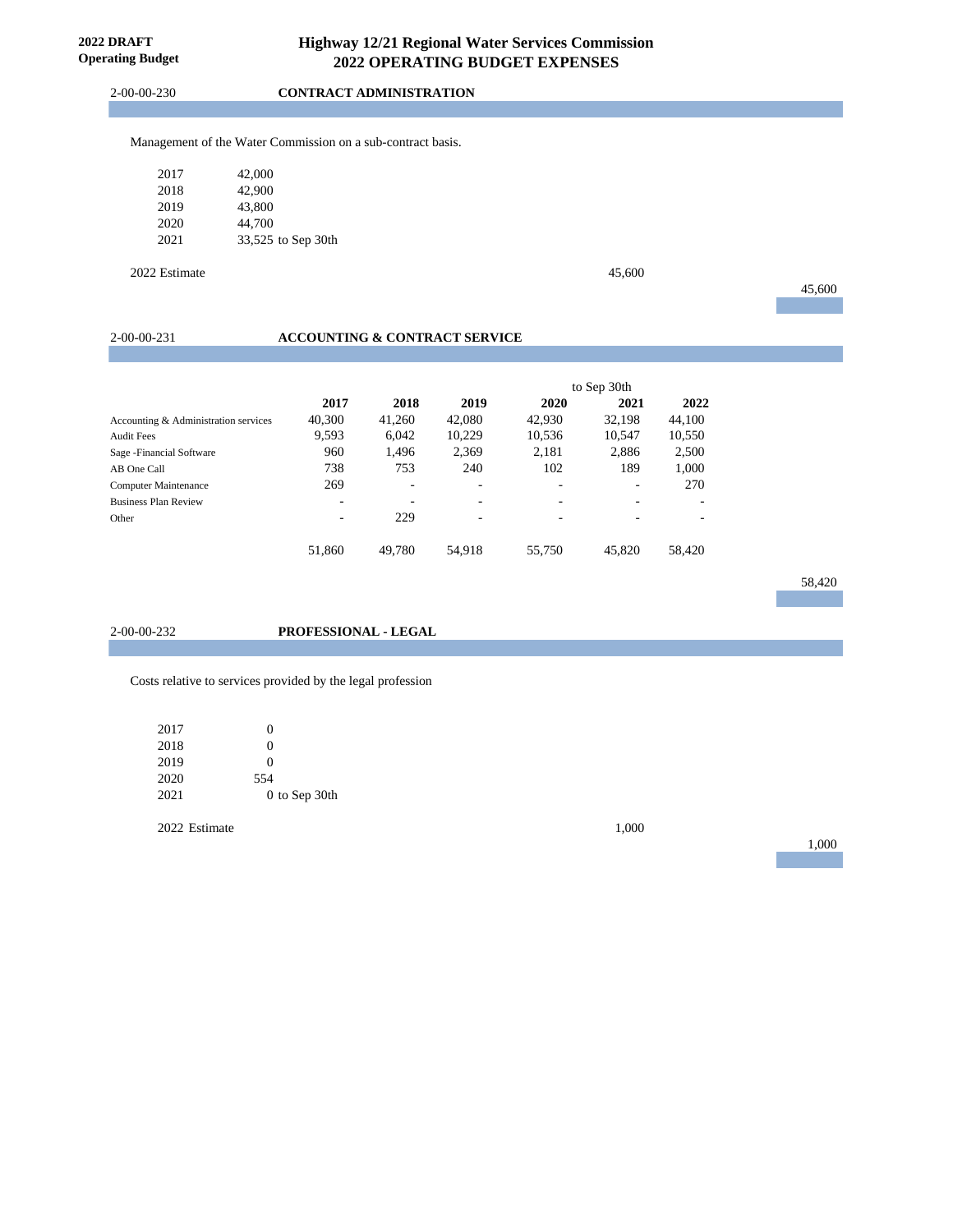**2022 DRAFT Operating Budget**

2-00-00-250 **PURCHASED LINE REPAIRS & MAINTENANCE**

Costs relative to repair and maintenance provided for line operations, that are not conducted by member municipalities

| 41.829             |
|--------------------|
| 39.363             |
| 33.372             |
| 52,024             |
| 24,534 to Sep 30th |
|                    |

2022 Estimate 30,000

|                        |                                                                                                                 |                                    |         | 30,000  |
|------------------------|-----------------------------------------------------------------------------------------------------------------|------------------------------------|---------|---------|
|                        |                                                                                                                 |                                    |         |         |
| 2-00-00-251            |                                                                                                                 | <b>CONTRACT PIPELINE OPERATION</b> |         |         |
|                        |                                                                                                                 |                                    |         |         |
|                        |                                                                                                                 |                                    |         |         |
|                        | Pipeline checks conducted by member municipalities<br>Includes Line locates and maintenance and on-call service |                                    |         |         |
|                        |                                                                                                                 |                                    |         |         |
|                        |                                                                                                                 |                                    |         |         |
| 2017                   | 70,483                                                                                                          |                                    |         |         |
| 2018                   | 66,393                                                                                                          |                                    |         |         |
| 2019                   | 96,820                                                                                                          |                                    |         |         |
| 2020                   | 99,399                                                                                                          |                                    |         |         |
| 2021                   | 60,519 to Sep 30th                                                                                              |                                    |         |         |
| 2022 Estimate          |                                                                                                                 |                                    | 109,330 |         |
|                        |                                                                                                                 |                                    |         | 109,330 |
|                        |                                                                                                                 |                                    |         |         |
| 2-00-00-260            | <b>RENTALS</b>                                                                                                  |                                    |         |         |
|                        |                                                                                                                 |                                    |         |         |
| Office facility rental |                                                                                                                 |                                    |         |         |
|                        |                                                                                                                 |                                    |         |         |
| 2017                   | 700                                                                                                             |                                    |         |         |
| 2018                   | 175                                                                                                             |                                    |         |         |
| 2019                   | 300                                                                                                             |                                    |         |         |
| 2020                   | 200                                                                                                             |                                    |         |         |
| 2021                   | 0 to Sep 30th                                                                                                   |                                    |         |         |
|                        | 2022 Estimate - Board Costs                                                                                     |                                    | 600     |         |
|                        | Lease Agreement - Camrose County                                                                                |                                    | 1,500   |         |
|                        |                                                                                                                 |                                    |         |         |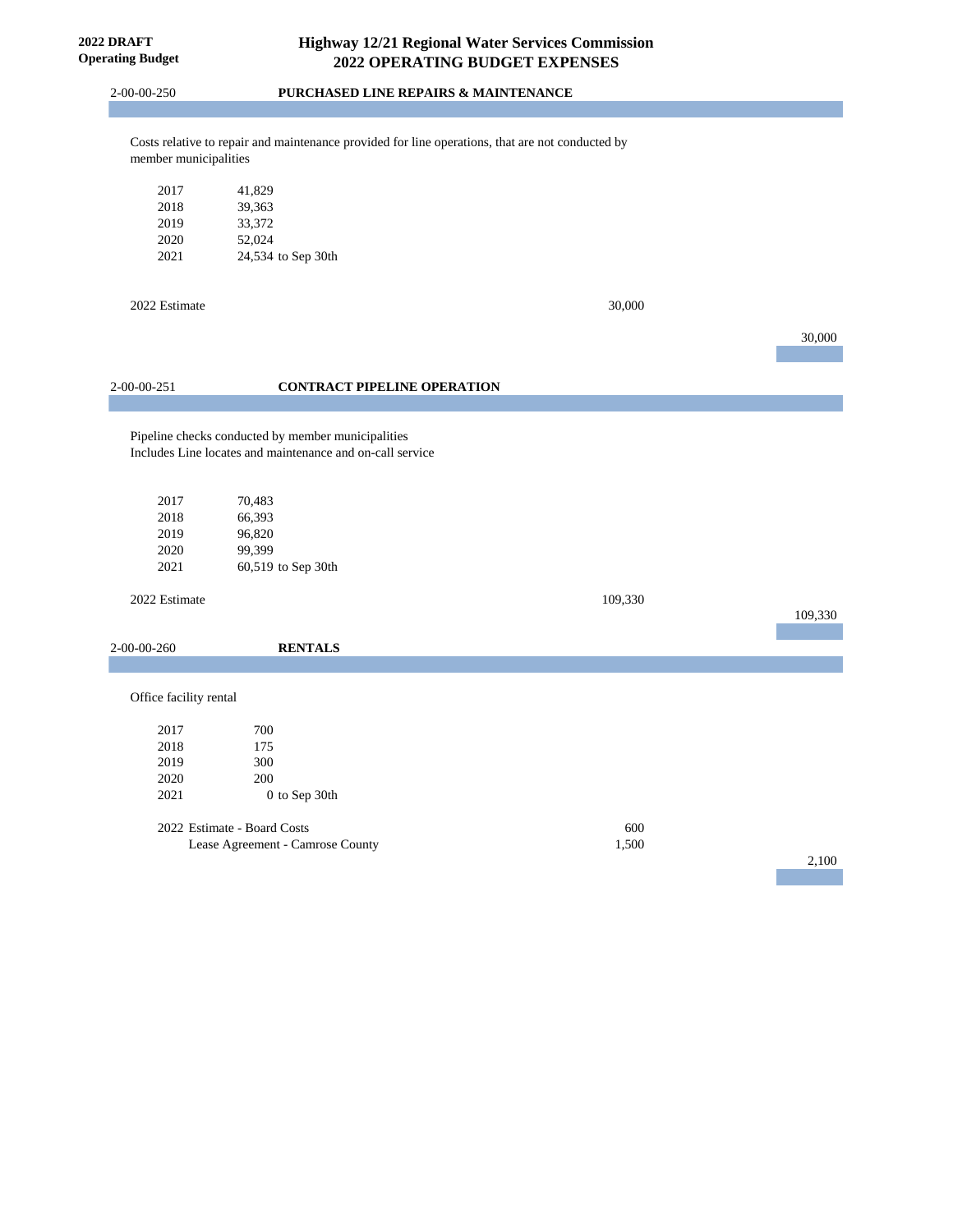| 2-00-00-270             |               | LICENSES, PERMITS, INSURANCE |        |  |
|-------------------------|---------------|------------------------------|--------|--|
|                         |               |                              |        |  |
| <b>Insurance</b>        |               |                              |        |  |
| Master Bond & Crime     | 2017          | 357                          |        |  |
|                         | 2018          | 366                          |        |  |
|                         | 2019          | 290                          |        |  |
|                         | 2020          | 378                          |        |  |
|                         | 2021          | 286 to Sep 30th              |        |  |
|                         | 2022 Estimate |                              | 550    |  |
| Property                | 2017          | 2,238                        |        |  |
|                         | 2018          | 2,267                        |        |  |
|                         | 2019          | 2,009                        |        |  |
|                         | 2020          | 3,736                        |        |  |
|                         | 2021          | 3,263 to Sep 30th            |        |  |
|                         | 2022 Estimate |                              | 4,924  |  |
|                         |               |                              |        |  |
| Boiler & Machinery      | 2017          | 63                           |        |  |
|                         | 2018          | 63                           |        |  |
|                         | 2019          | 52                           |        |  |
|                         | 2020          | 62                           |        |  |
|                         | 2021          | 58 to Sep 30th               |        |  |
|                         | 2022 Estimate |                              | 92     |  |
| <b>Master Liability</b> | 2017          | 2,914                        |        |  |
| & Genesis               | 2018          | 3,132                        |        |  |
|                         | 2019          | 3,519                        |        |  |
|                         | 2020          | 3,532                        |        |  |
|                         | 2021          | 3,052 to Sep 30th            |        |  |
|                         | 2022 Estimate |                              | 4,351  |  |
| Heavy Equipment         | 2017          | $\boldsymbol{0}$             |        |  |
|                         | 2018          | 109                          |        |  |
|                         | 2019          | 544                          |        |  |
|                         | 2020          | $\overline{9}$               |        |  |
|                         | 2020          | 43 to Sep 30th               |        |  |
|                         | 2022 Estimate |                              | $80\,$ |  |
|                         |               |                              |        |  |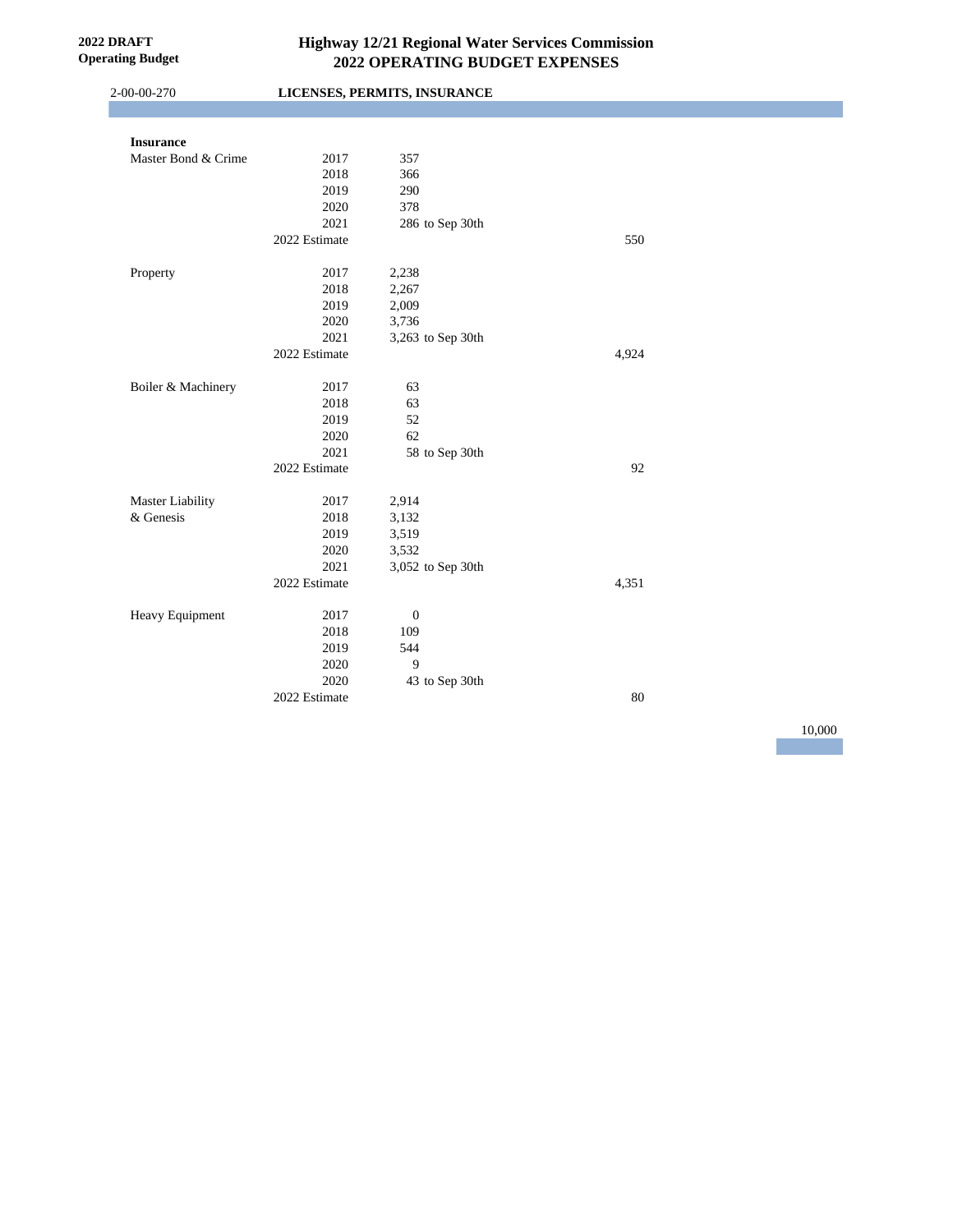**2022 DRAFT Operating Budget**

| 2-00-00-510                          | <b>GOODS and SUPPLIES</b>                                    |      |              |       |
|--------------------------------------|--------------------------------------------------------------|------|--------------|-------|
|                                      |                                                              |      |              |       |
| Consumable goods & supplies          |                                                              |      |              |       |
| 2017                                 | 6,364                                                        |      |              |       |
| 2018                                 | 1,945                                                        |      |              |       |
| 2019                                 | 1,092                                                        |      |              |       |
| 2020                                 | 1,161                                                        |      |              |       |
| 2021                                 | 4,291 to Sep 30th                                            |      |              |       |
| 2022 Estimate                        |                                                              |      | 5,000        |       |
|                                      |                                                              |      |              | 5,000 |
|                                      |                                                              |      |              |       |
|                                      |                                                              |      |              |       |
| 2-00-00-520                          | <b>SMALL TOOLS and EQUIPMENT</b>                             |      |              |       |
| 2017<br>2018<br>2019<br>2020<br>2021 | 2,954<br>901<br>200<br>$\boldsymbol{0}$<br>4,387 to Sep 30th |      |              |       |
| 2022 Estimate Line Operations        |                                                              |      | 500          |       |
|                                      |                                                              |      |              | 500   |
|                                      |                                                              |      |              |       |
| 2-00-00-540                          | <b>PURCHASE OF WATER</b>                                     |      |              |       |
|                                      |                                                              |      |              |       |
|                                      | This includes a contigency to account for water losses       |      |              |       |
|                                      | <b>Cu.</b> Metres                                            | Rate | <b>TOTAL</b> |       |
|                                      | Town of Stettler<br>319,700                                  | 1.40 | 447,580      |       |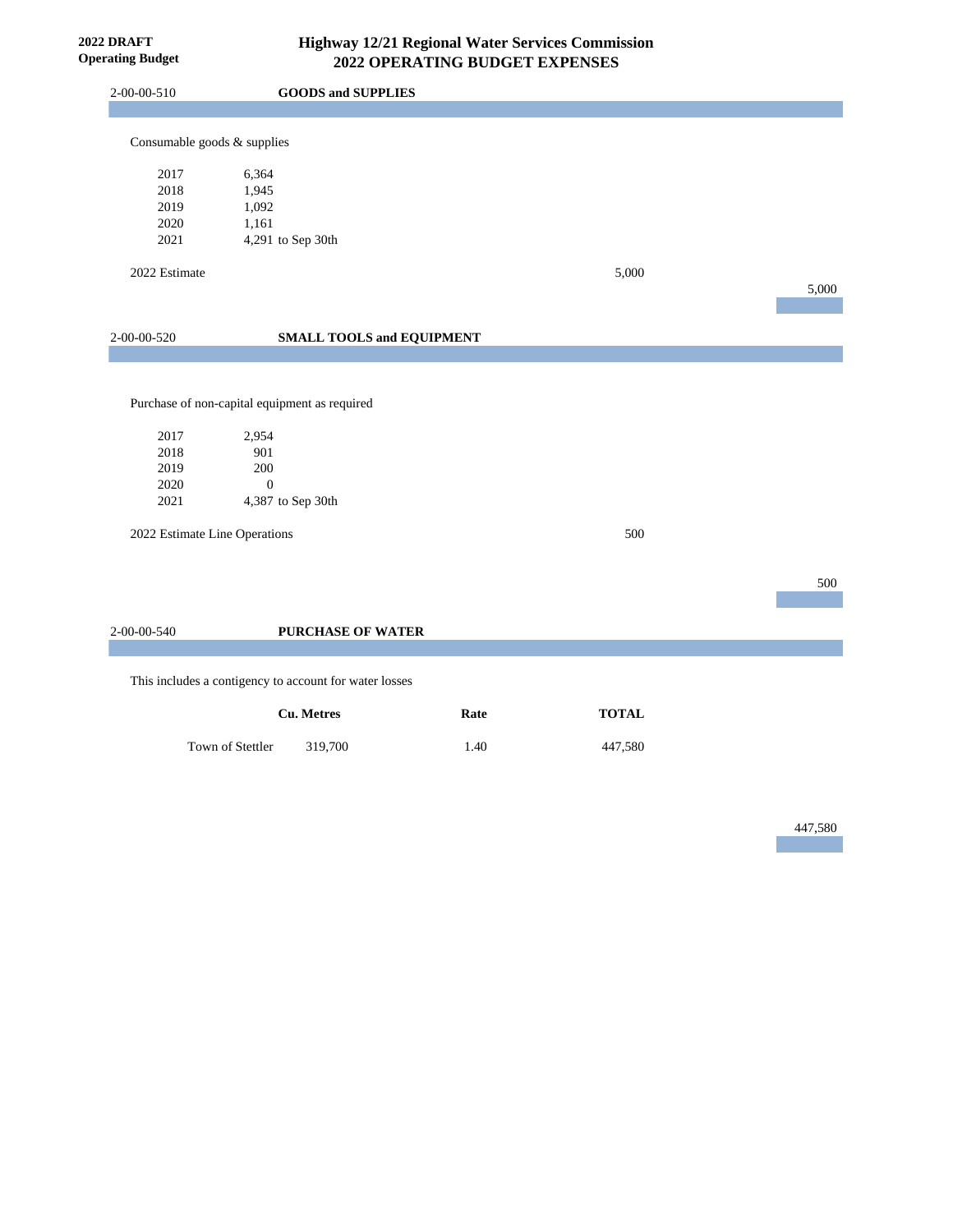2-00-00-541 **UTILITIES**

#### Electricity for Meter Vault

| 2017 | 6.596              |
|------|--------------------|
| 2018 | 8.411              |
| 2019 | 13.737             |
| 2020 | 15.563             |
| 2021 | 15,812 to Sep 30th |

2022 Estimate 18,080

18,080

500

|  | 2-00-00-810 |  |
|--|-------------|--|
|  |             |  |

# 2-00-00-810 **BANK CHARGES & SHORT TERM INTEREST**

Bank overdraft charges as a result of potential cash shortfalls

| 2017 | 441            |
|------|----------------|
| 2018 | 166            |
| 2019 | 346            |
| 2020 | 20             |
| 2021 | 20 to Sep 30th |

2022 Estimate 500

2-00-00-815 **AMORTIZATION**

Amortization expense for Tangible Capital Assets.

| <b>Phase</b>                | 2017    | 2018    | 2019                     | 2020    | 2021          | 2022     |
|-----------------------------|---------|---------|--------------------------|---------|---------------|----------|
|                             | Actual  | Actual  | Actual                   | Actual  | <b>Budget</b> | Estimate |
| Stettler to Alix            | 133,628 | 133,628 | 130.642                  | 93.421  | 93.421        | 93,421   |
| Alix to Mirror              | 65.619  | 65,619  | 65,321                   | 62,039  | 62,038        | 62,039   |
| Bashaw to Ferintosh         | 66.671  | 66,671  | 66,671                   | 66,671  | 66,671        | 66,671   |
| <b>Ferintosh to Duhamel</b> | 62,983  | 98,806  | 98,806                   | 98.806  | 98,806        | 98,806   |
| Mirror to Bashaw            | 14.323  | 88,780  | 125,913                  | 125,774 | 88,624        | 125,774  |
| Ferintosh to Edberg         | -       | ۰       | -                        |         | ٠             | 18,467   |
| Alix to Clive               | -       | ۰       | $\overline{\phantom{a}}$ | ۰       | ٠             | 41,855   |
| Operating                   | 404     | ۰       |                          |         |               |          |
|                             | 343.630 | 453,500 | 487,350                  | 446,710 | 409.560       | 507,030  |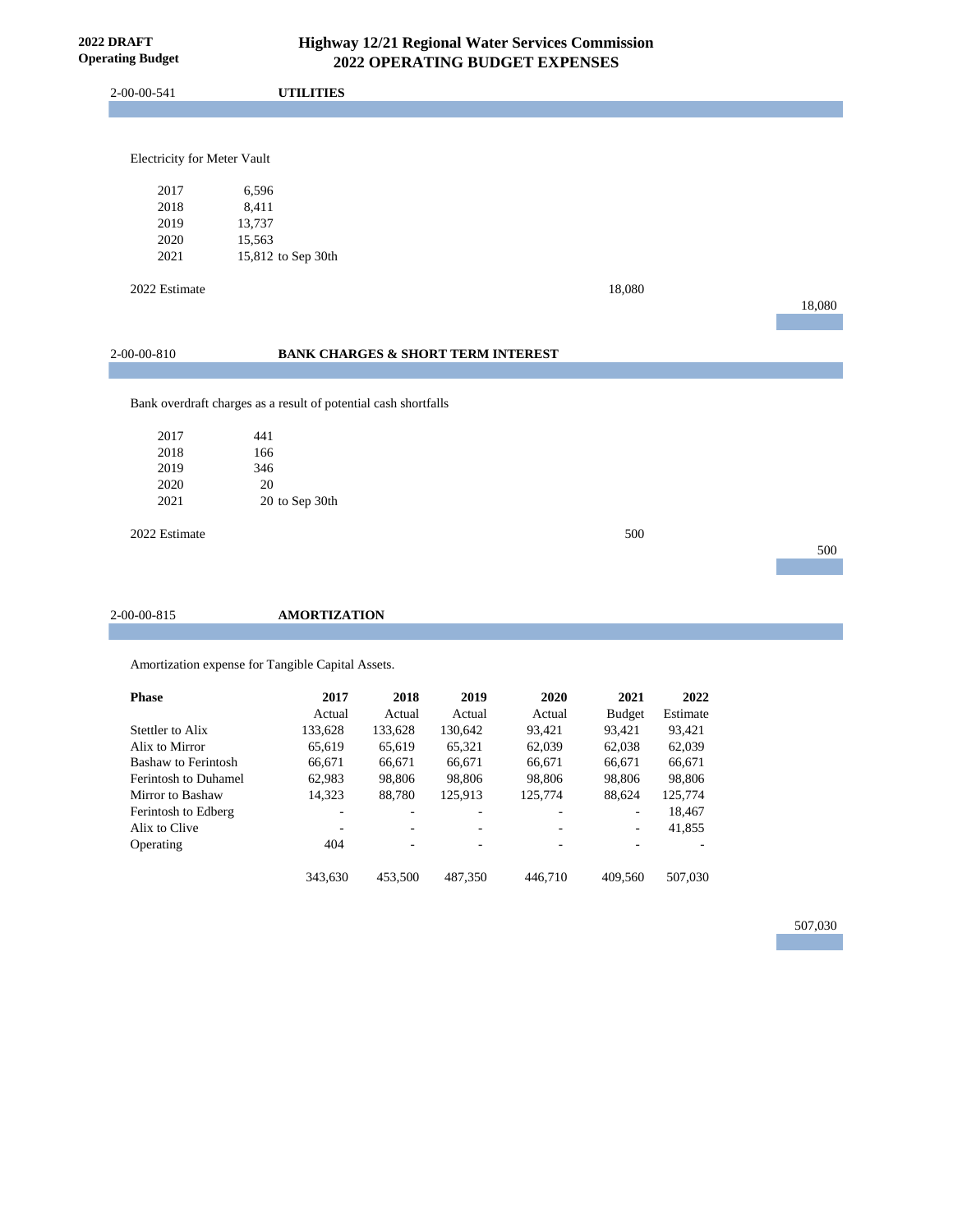2-00-00-831 **INTEREST ON LONG TERM DEBT**

Interest portion on repayment of debentures

Debenture repayment based on estimated principal amount of 1,851,947 @ 5.667% over 25 years 381,482 @ 4.589% over 25 years 434,291 @ 2.943% over 25 years 811,301 @3.1320% over 25 years 2,131,953 @ 2.4820% over 25 years (half year)

|      | Debenture # | Amount | <b>Budget</b> |
|------|-------------|--------|---------------|
| 2020 | 4000616     | 68,063 |               |
| 2020 | 4000830     | 12,590 |               |
| 2020 | 4001869     | 11,012 |               |
| 2020 | 4002563     | 24,899 |               |
| 2021 | 4000616     | 64,577 |               |
| 2021 | 4000830     | 11,977 |               |
| 2021 | 4001869     | 10,608 |               |
| 2021 | 4002563     | 24,200 |               |
|      |             |        |               |
| 2022 | 4000616     |        | 60,905        |
| 2022 | 4000830     |        | 11,335        |
| 2022 | 4001869     |        | 10,191        |
| 2022 | 4002563     |        | 23,479        |
| 2022 | <b>NEW</b>  |        | 26,458        |
|      |             |        |               |

# 132,370

-

#### 2-00-00-920 **ALLOWANCE FOR DOUBTFUL ACCOUNTS**

| 2017 | 0           |
|------|-------------|
| 2018 | 0           |
| 2019 | 0           |
| 2020 | 0           |
| 2021 | to Sep 30th |

2022 - No write-offs anticipated 0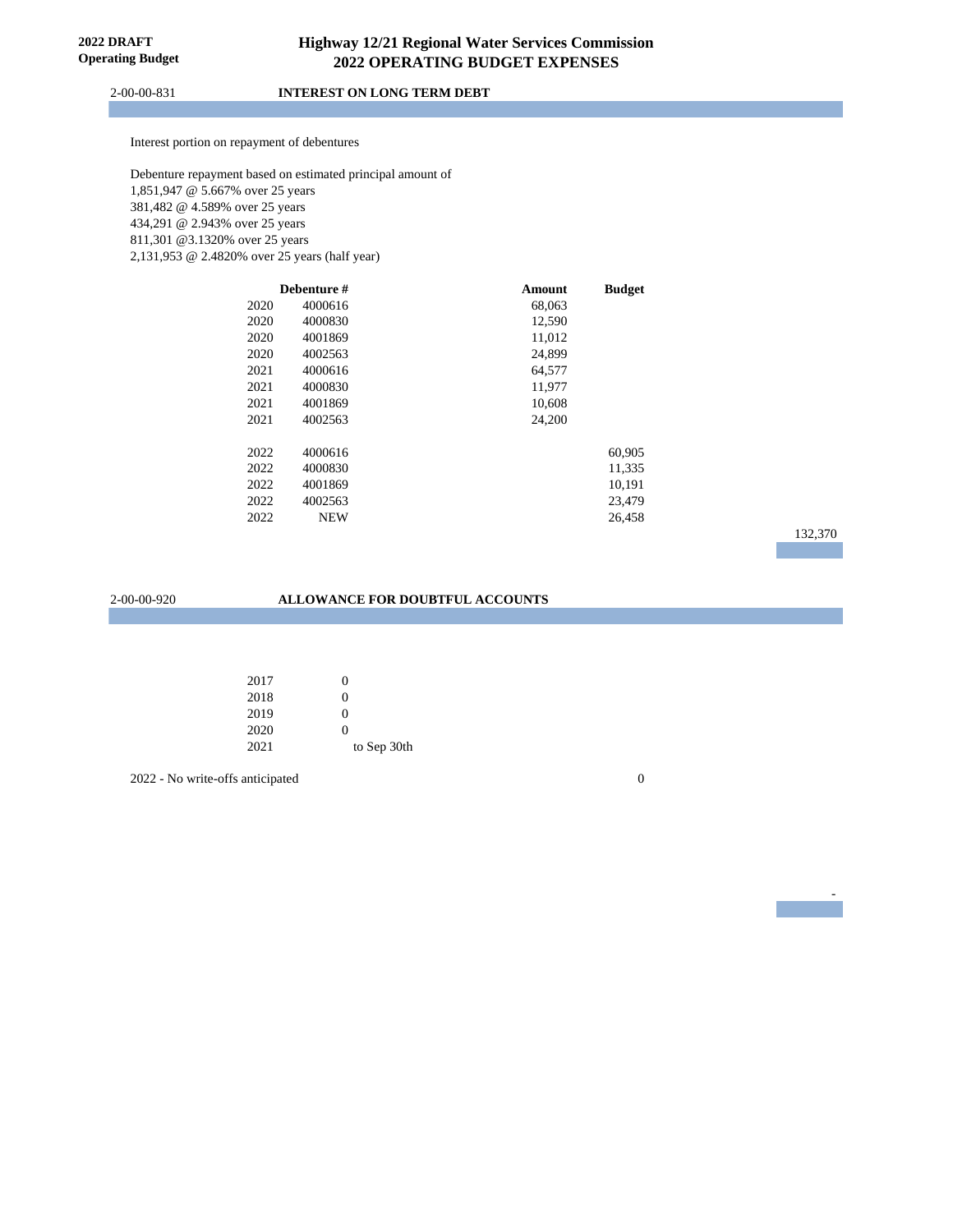2-00-00-762 **RESTRICTED SURPLUS TRANSFER**

Transfer of funds to reserves for operating contingencies

|      | Balance Jan |               | Balance |                   |
|------|-------------|---------------|---------|-------------------|
|      |             | 1 Contrbution | Dec 31  |                   |
| 2015 | 91.944      | 8,060         | 100,004 |                   |
| 2016 | 100,004     | 20,000        | 120,004 |                   |
| 2017 | 120,004     | 20,000        | 140,004 |                   |
| 2018 | 140,004     | 20,000        | 138,245 |                   |
| 2019 | 138,245     | 60,000        | 198,245 |                   |
| 2020 | 198,245     | 60,000        | 229,208 |                   |
| 2021 | 229,208     | 60,000        |         | 289.208 Estimated |
| 2022 | 289.208     | 60.000        |         | 349.208 Estimated |

#### 2-00-00-832 **CURRENT PORTION OF LONG TERM DEBT**

ACFA Debentures - Projected 5 year Repayment Schedule

| <b>Debenture #4000616</b> |                  |                 | <b>Debenture #400830</b>  |                  |                 |
|---------------------------|------------------|-----------------|---------------------------|------------------|-----------------|
|                           | <b>Principal</b> | <b>Interest</b> |                           | <b>Principal</b> | <b>Interest</b> |
| 2022                      | 72,837           | 60,905          | 2022                      | 14,472           | 11,335          |
| 2023                      | 76,704           | 57,038          | 2023                      | 15,144           | 10,663          |
| 2024                      | 80,776           | 52,967          | 2024                      | 15,847           | 9,960           |
| 2025                      | 85,064           | 48.678          | 2025                      | 16,582           | 9,225           |
| 2026                      | 89.579           | 44.163          | 2026                      | 17,352           | 8,455           |
| <b>Debenture #4001869</b> |                  |                 | <b>Debenture #4002563</b> |                  |                 |
|                           | <b>Principal</b> | <b>Interest</b> |                           | <b>Principal</b> | <b>Interest</b> |
| 2022                      | 14.470           | 10.191          | 2022                      | 23.560           | 23,479          |
| 2023                      | 14.899           | 9.762           | 2023                      | 24.304           | 22,735          |
| 2024                      | 15.340           | 9,320           | 2024                      | 25,071           | 21,968          |
| 2025                      | 15.795           | 8,866           | 2025                      | 25,862           | 21.177          |

2026 16,263 8,397 2026 26,678 20,361

#### **Debenture #NEW**

|      | <b>Principal</b> | <b>Interest</b> |
|------|------------------|-----------------|
| 2022 | 31.025           | 26.458          |
| 2023 | 63.211           | 51.755          |
| 2024 | 64.789           | 50.177          |
| 2025 | 66.407           | 48.559          |
| 2026 | 68,066           | 46.900          |

2022 Portion of Long Term Debt #4000616 72,837<br>2022 Portion of Long Term Debt #4000830 14.472 2022 Portion of Long Term Debt #4000830 14,472 2022 Portion of Long Term Debt #4001869 14,470<br>2022 Portion of Long Term Debt #4002563 23,560 23,560 2022 Portion of Long Term Debt #4002563 23,560<br>2022 Portion of Long Term Debt #New 31,025 2022 Portion of Long Term Debt #New